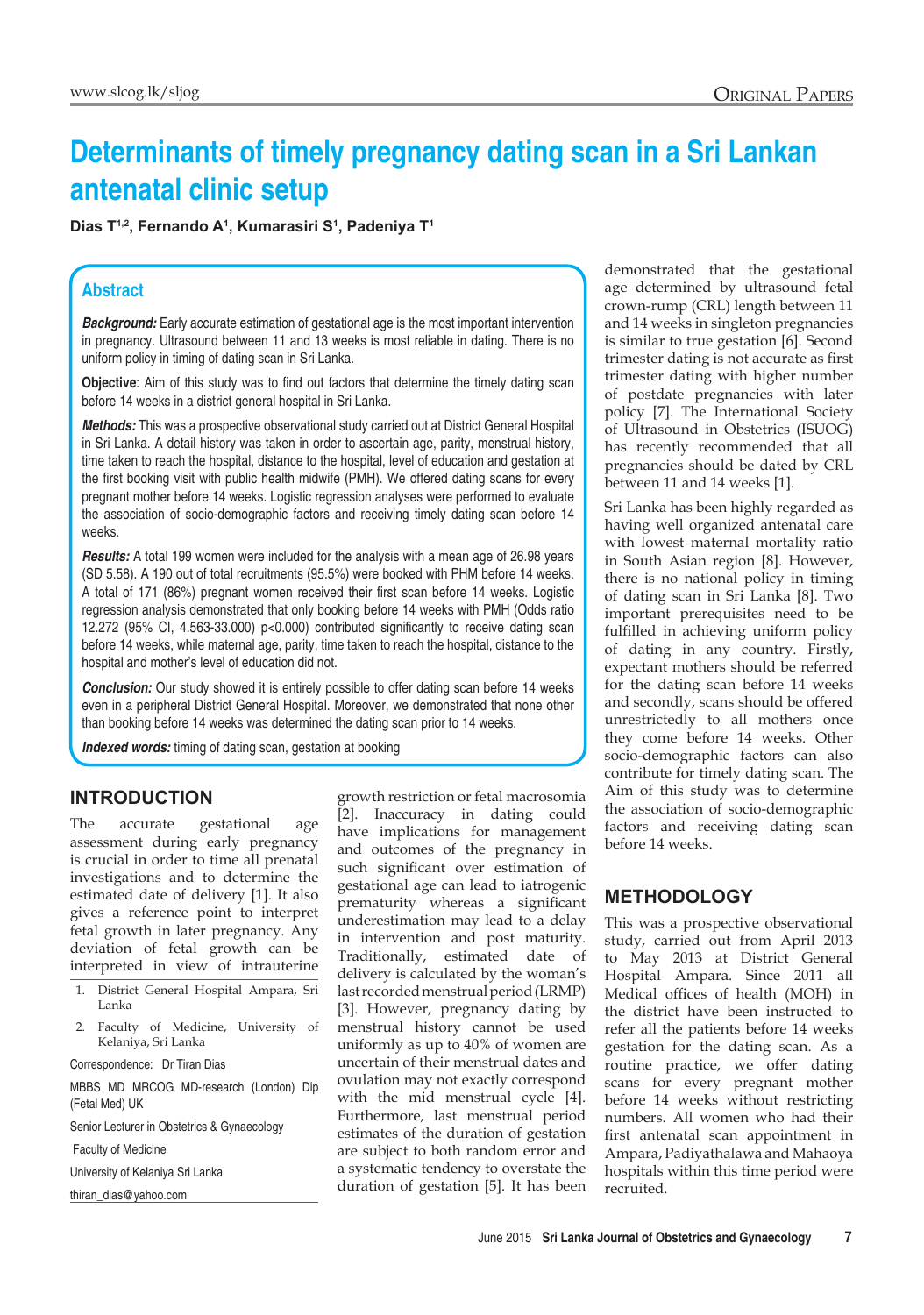A detail history was taken in order to ascertain age, parity, menstrual history, time taken to reach the hospital, distance to the hospital, level of education and gestation at the first booking visit with public health midwife (PMH). Ultrasound examinations were carried out only by trained doctors. Fetal CRL or HC were obtained as previously described [9]. All pregnancies were dated either by fetal CRL before 14 weeks or by HC thereafter. Reasons for not attending for the dating scan were documented from women who were booked before 14 weeks and not attended for the scan before 14 weeks.

Logistic regression analyses were performed to evaluate the association between receiving dating scan before 14 weeks and age, parity, time taken to reach the hospital, distance to the hospital, level of education and gestation at the first booking visit with public health midwife. Ethical approval has been obtained from the ethics review committee of District General Hospital Ampara.

## **RESULTS**

A total of 211 women were recruited. Of these, 12 (5.7%) cases with uncertain LRMP were excluded and 199 women were included for the analysis. A mean age was 26.98 years (SD 5.58) and majority of them were primiparous (65%). One hundred and ninety out of total recruitment (95.5%) were booked with PHM before 14 weeks. A total of 171 (86%) pregnant women received their first scan before 14 weeks. Personal issues and ignorance (15/19) were the main excuses given for not attending before 14 weeks while lack of communication was noted in 4 cases. Basic characteristics of the study group are given in table 1.

Logistic regression analysis demonstrated that only booking before 14 weeks with PMH (Odds ratio 12.272 (95% CI, 4.563-33.000) p<0.000) contributed significantly to receive dating scan before 14 weeks, while maternal age, parity, time taken to reach the hospital, distance to the hospital and mother's level of education did not (Table 2).

#### **Table 1: Patients characteristics of the study population**

| Mean maternal age (years, range)                                                      | 26.9 (18-42)   |  |
|---------------------------------------------------------------------------------------|----------------|--|
| <b>Parity</b>                                                                         |                |  |
| <b>Nulliparous</b><br>٠                                                               | 73             |  |
| Multiparous                                                                           | 126            |  |
| Level of education                                                                    |                |  |
| No education<br>٠                                                                     | 6              |  |
| <b>Primary</b>                                                                        | 11             |  |
| <b>Secondary</b>                                                                      | 180            |  |
| <b>Tertiary</b><br>$\bullet$                                                          | $\overline{2}$ |  |
| Timing of first ultrasound scan (weeks)                                               |                |  |
| $<$ 11<br>٠                                                                           | 47             |  |
| $11 - 14$<br>$\bullet$                                                                | 124            |  |
| >14<br>٠                                                                              | 28             |  |
| Mean time taken to reach the hospital in minutes (SD)                                 | 48.7 (35.5)    |  |
| Mean distance to the hospital in kilometres (SD)                                      | 21.5(27)       |  |
| Mean gestation at the first booking visit with public health midwife in<br>weeks (SD) | 8.5(3.3)       |  |

#### **Table 2: Logistic regression analyses for different variables**

**of determinants of the dating scan**

| Determinant factors of dating scan                                                    | Odds ratio (95% CI)            |
|---------------------------------------------------------------------------------------|--------------------------------|
| Mean maternal age                                                                     | 1.051 (0.962-1.148) p=0.272    |
| Parity                                                                                | $0.518$ (0.172-1.561) p=0.242  |
| Level of education                                                                    | $1.00$ (0.254-3.929) p=1.00    |
| Mean time taken to reach the hospital in minutes<br>(SD)                              | $0.717(0.205 - 2.509)$ p=0.602 |
| Mean distance to the hospital in kilometres (SD)                                      | 1.597 (0.404-6.322) p=0.505    |
| Mean gestation at the first booking visit with public<br>health midwife in weeks (SD) | 12.272 (4.563-33.000) p<0.000  |

## **DISCUSSION**

The importance of accurate dating of a pregnancy in order to optimise management cannot be overstated. A significant dating error could have potentially serious effects on

management decisions and outcomes. Present antenatal care model is characterised by highly concentrated clinic visits during third trimester. This model is rapidly changing in other counties to perform a routine ultrasonography between 11 and